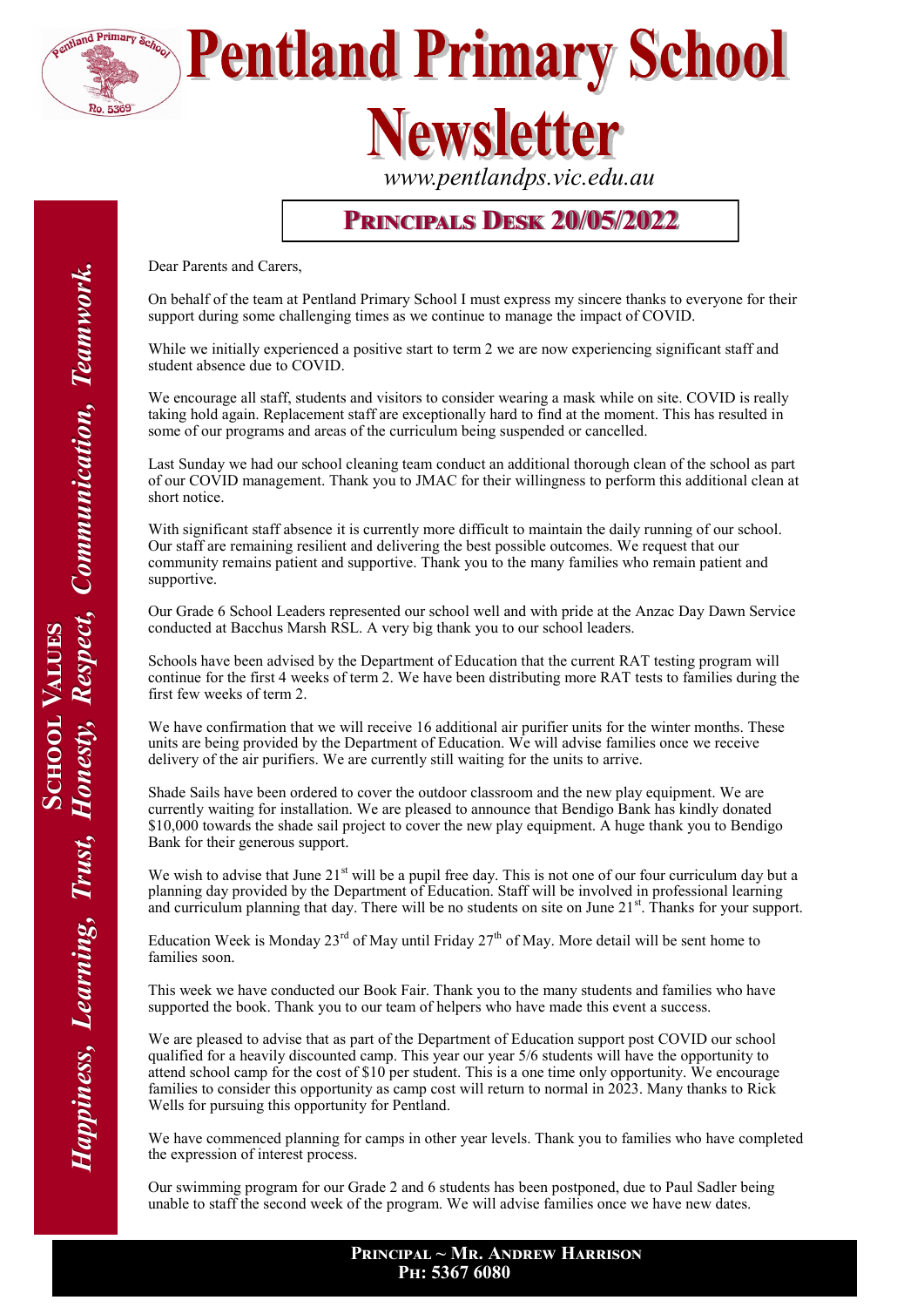#### **Principals Desk 20/05/2022 con...**

This weekend Pentland Primary School will, for the very first time, will be a polling booth. So this time around our community will have an additional venue to cast their vote.

I would like to remind families that the procedures remain in place in relation to late arrival to school, early dismissal of students. The sign in books are located in the office. All visitors must sign in at the office. Students arriving late must sign in at the office and collect a late pass. Parents collecting their children early must sign the early dismissal book in the office.

Please find a moment to check the list of important dates. We have a wide range of events planned already for this year.

Families are most welcome to complete the enrolment process for Foundation in 2023 now. This will assist with our planning for 2023 and secure a place in Foundation for 2023. The schools within the Bacchus Marsh Cluster and within the South Western Region have agreed to a common enrolment date of the 31<sup>st</sup> of August 2022.

We would like to remind families not to park in the school carpark. Please do not walk your children through the carpark to enter or leave the school. Please do not park in front of the bins.

We would like to remind families not to bring dogs into our school grounds. Thank you for your support on this matter.

Have a great week

Andrew, Daniel, Adrian and the Team @ Pentland.

| ducation Week<br>State<br><b>Public Education</b>                                                                                                                                                                                                                                                                                                                                                               |
|-----------------------------------------------------------------------------------------------------------------------------------------------------------------------------------------------------------------------------------------------------------------------------------------------------------------------------------------------------------------------------------------------------------------|
|                                                                                                                                                                                                                                                                                                                                                                                                                 |
| <b>To Parents/Guardians</b>                                                                                                                                                                                                                                                                                                                                                                                     |
| This year, Education Week runs from 22–28 May. The theme, '150 Years of Public<br>Education' commemorates the past, celebrates the present and imagines the future<br>of education in Victoria.                                                                                                                                                                                                                 |
| Education Week is an opportunity for our primary school to highlight our education<br>journey.                                                                                                                                                                                                                                                                                                                  |
| Pentland Primary School will be celebrating Education Week by doing a range of<br>different activities inside and outside of the classroom including having the<br>opportunity to write about what school would have been like 100 years ago,<br>investigating how schools were different in the past to now, play some old-fashioned<br>school yard games and a fun competition with some picture story books. |
| Originally, we had planned for an Open Day in each classroom where students could<br>show their work but due to the current COVID situation within the community we<br>have decided to not have these days.                                                                                                                                                                                                     |
| Instead of these Open Days you can follow along on your child's SeeSaw to keep up<br>to date with all of the fun activities happening throughout the week.                                                                                                                                                                                                                                                      |
| For more information and to access the calendar of free activities, visit Education<br><b>Week 2022.</b>                                                                                                                                                                                                                                                                                                        |
| Thanks.                                                                                                                                                                                                                                                                                                                                                                                                         |
| <b>Pentland PS Staff</b>                                                                                                                                                                                                                                                                                                                                                                                        |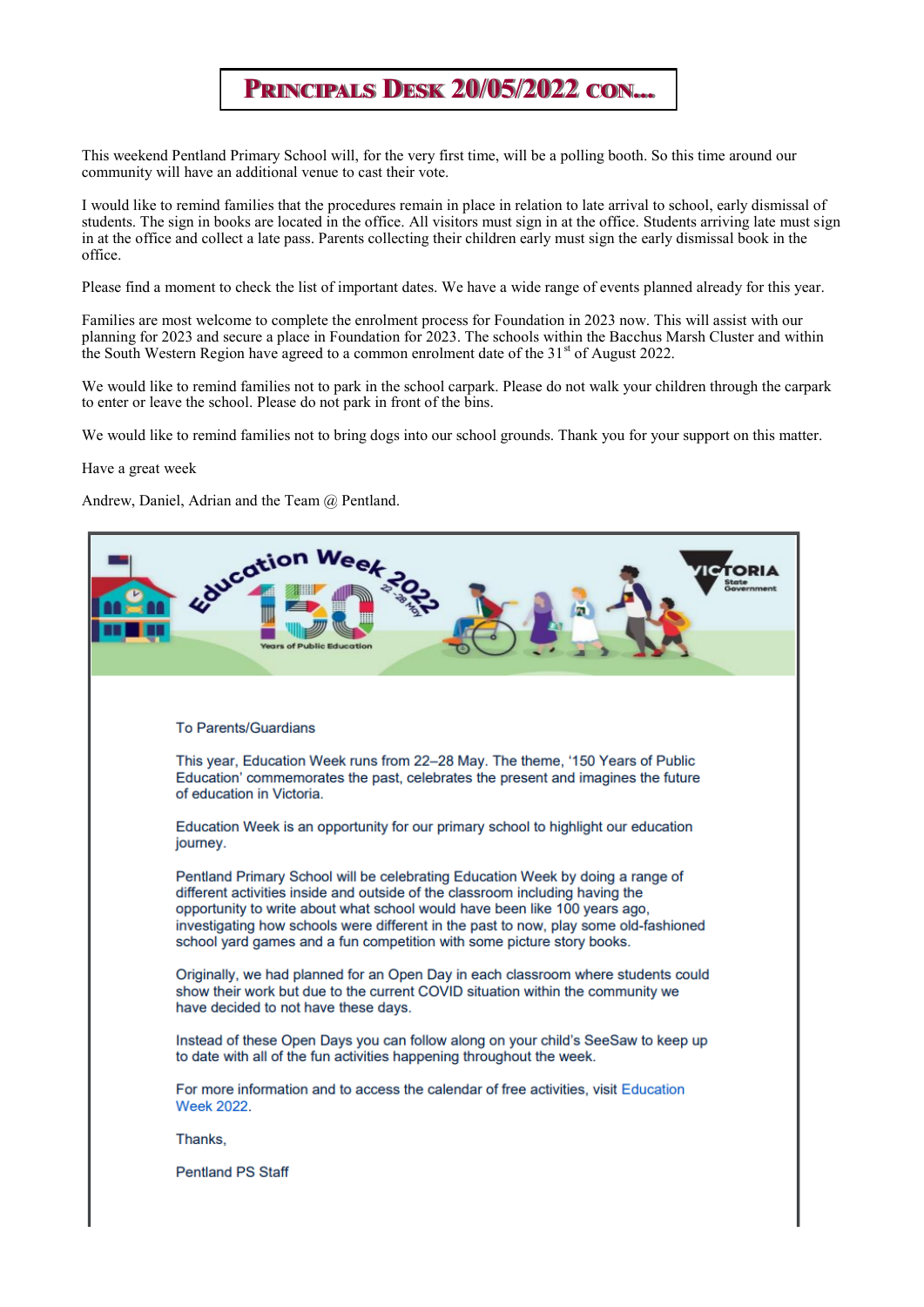### Key Dates for Term 2—2022

| <b>Thursday</b><br>19/05/22   | $\bullet$              | <b>NAPLAN</b>                                                                     |
|-------------------------------|------------------------|-----------------------------------------------------------------------------------|
| Friday<br>20/05/22            |                        | MSO "Meet the Orchestra" Excursion<br><b>NAPLAN</b>                               |
| <b>Monday</b><br>23/05/22     | $\bullet$<br>$\bullet$ | <b>Teeth On Wheels</b><br><b>Education Week</b>                                   |
| Tuesday<br>24/05/22           | $\bullet$<br>$\bullet$ | Teeth on Wheels<br><b>Education Week</b>                                          |
| Wednesday<br>25/05/22         | $\bullet$<br>$\bullet$ | Teeth on Wheels<br><b>Education Week</b>                                          |
| <b>Thursday</b><br>26/05/22   | $\bullet$<br>$\bullet$ | <b>Division Cross Country</b><br><b>Education Week</b>                            |
| Friday<br>27/05/2022          | $\bullet$              | <b>Education Week</b>                                                             |
| Wednesday<br>01/06/2022       | $\bullet$              | Teeth on Wheels                                                                   |
| <b>Thursday</b><br>02/06/2022 | $\bullet$              | Teeth on Wheels                                                                   |
| Friday<br>03/06/2022          | $\bullet$              | Teeth on Wheels                                                                   |
| Tuesday<br>07/06/2922         | $\bullet$              | <b>Sub Committee Meetings</b>                                                     |
| <b>Thursday</b><br>09/06/2022 | $\bullet$              | Parents Club Meeting 2.10pm                                                       |
| <b>Monday</b><br>13/06/2022   | $\bullet$              | Queens Birthday Public Holiday                                                    |
| Wednesday<br>15/06/2022       | ٠                      | <b>School Council Meeting 6pm</b>                                                 |
| <b>Tuesday</b><br>21/06/2022  | $\bullet$              | Planning Day—Student Free Day—Students do NOT attend school                       |
| Friday<br>24/06/2022          |                        | Last day of Term 2—final Assembly 1.50pm, student dismissal<br>2.30 <sub>pm</sub> |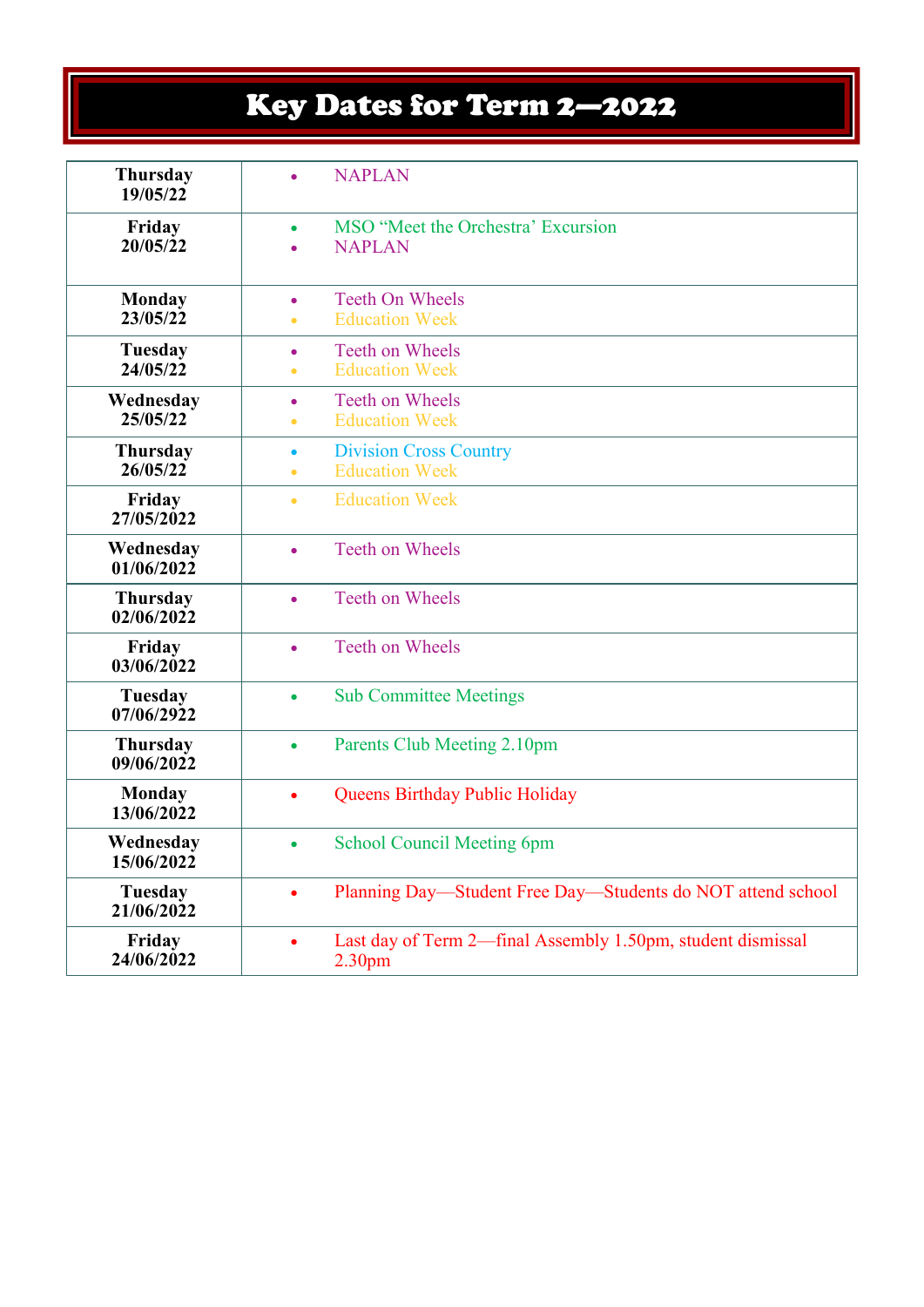# Entertainment

**Fundraising with Entertainment** 

20% of every Membership we sell, goes directly to our fundraising

### More ways to enjoy every day

From dining to shopping, to travel, get more of what you love & give back to our cause.

Share in the good, with up to 50% off & 2 for 1 deals in your city and across Australia and New Zealand.

Support us. Buy your Entertainment Membership today!

#### **Pentland Primary School**

Order your Memberships online today!

www.entbook.com.au/9m20171



T3AU 0485

"Member offers are subject T&Cs. Check individual offers on the Entertainment Membership App or www.entertainment.com.au